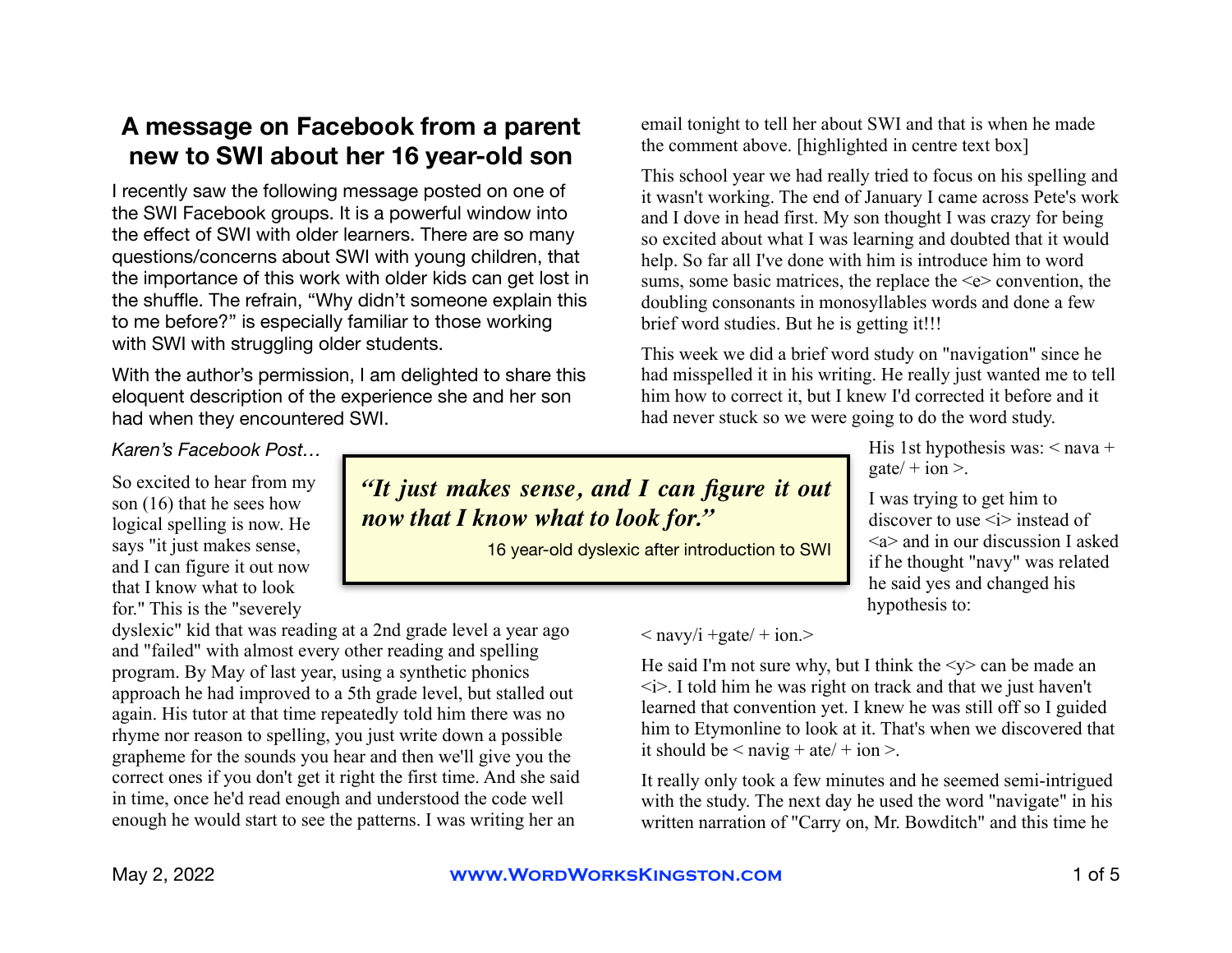got it right and didn't really hesitate in doing so. We've been reading this book for some time and the word has come up often and it has always been misspelled and corrected. The change is that now he believes he can figure out how to spell words and he saw that it really was just the  $\le i$  that he was getting hung up on.

I can't wait to see how much this is going to impact his education!

When I asked Karen for permission to share this story, she was happy for me to do so, as long as I also shared some caveats. She wisely wanted readers to understand that they are still early in this work and she's not drawing hard conclusions yet. Before I share her excellent followup message, I wanted to share some observations on the first one.

#### **Nothing motivates like understanding**

Could one hope for a more positive effect on this16-yearold's *motivation* for studying the written word? It's great that the learning his mom offered him resulted in him remembering how to spell the word "navigation," but that is hardly what grabs your attention in this story.

This student has worked hard for years to get better at spelling, but whatever he tried never made sense. We see the sense of helplessness that experience has created when his mom writes, "My son thought I was crazy for being so excited about what I was learning and doubted that it would help."

Like a million times before, he hits a word he needs to write for school, but he can't remember how to spell it despite multiple attempts. But this time, his mom sees a chance to show her son *why* she's been excited about

what she has been learning. They used word sums to work out the morphological spelling-meaning structure of this and related words, and sought help in that process by referencing etymology. And then — guided by attention to the written structures and their meaningful connections there was something new about this spelling.

Now it made sense.

And once he understood, he did not have to memorize. Surely *understanding* a spelling is the best way to make it easy to remember. Contrast the helplessness of his first statement to what he says after this first introduction to studying the interrelation of morphology, etymology and phonology with his mom's help, *"It just makes sense, and I can figure it out now that I know what to look for."*

That clear shift in motivation and first sense of being able to have some control over understanding spelling is enormous. The fact that he remembered how to spell "navigation" isn't the key point. But it does provide him and his mom with evidence of the possibility of success at remembering spellings with this new way of studying. That success fuels newfound motivation for studying in this way. A virtuous cycle for studying and understanding spelling has begun that has never been offered before.

Accurate spellers can't usually *explain* why a word is spelled the way it is, they just remember somehow. That clearly does not happen as much for those of us with histories as terrible spellers. We try multiple ways to "spell the sounds" of words, but can't remember *which*  grapheme is needed for a word when many are possible. Since we don't just "remember" we need a reference point beyond "possible grapheme-phoneme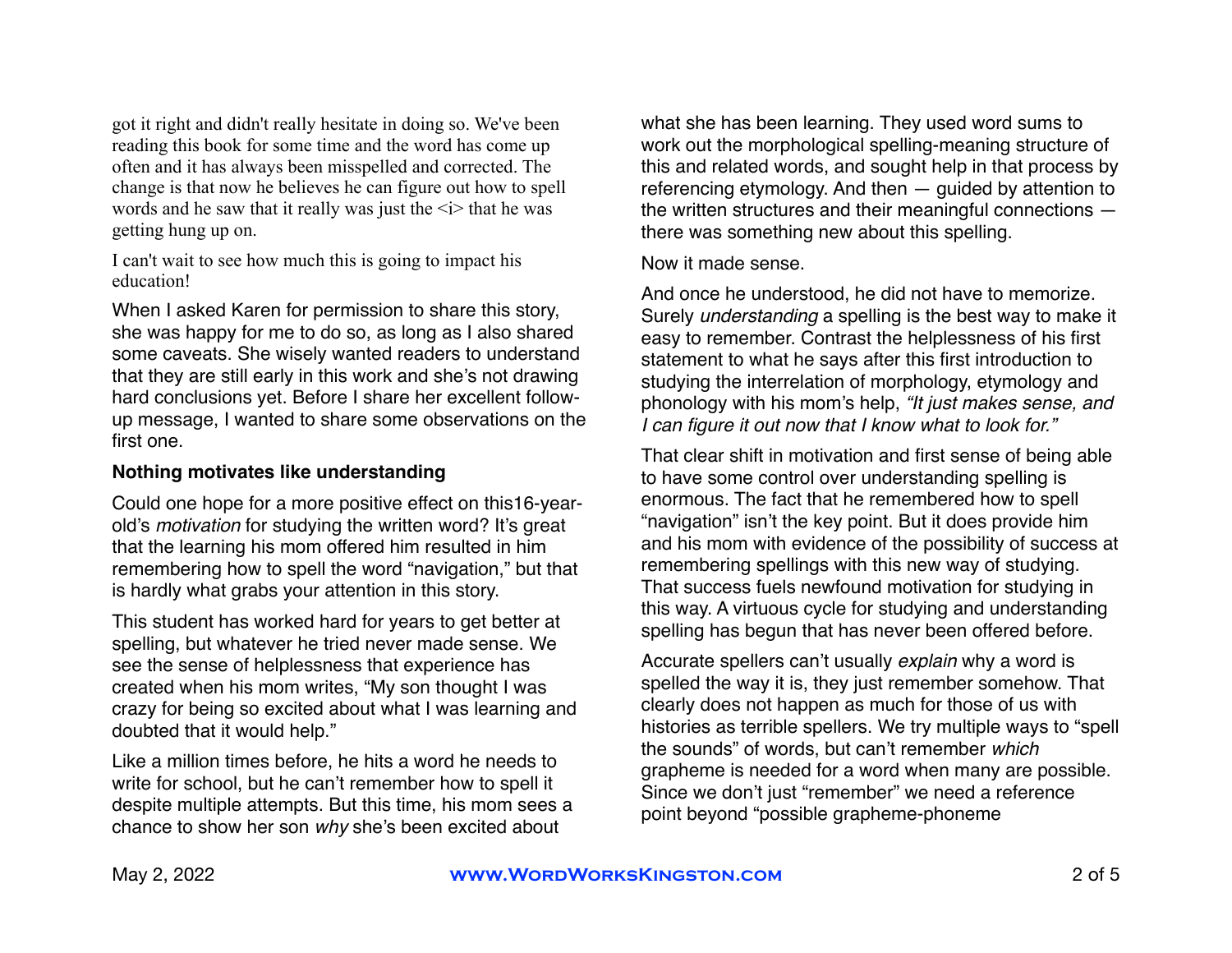correspondences." Learning how to interrogate the influence of morphology and etymology on grapheme choice is the game changer.

A fascinating part of this story is that the hypothesis of this structure  $<$  navy/i + gate/ + ion  $>$  turned out not to stand up. It was a way of thinking about the  $\le$  where his previous misspelling used an <a>. But the hypothesis they landed on,  $\lt$  navig + ate/ + ion  $\gt$ , doesn't provide as clear an explanation of the need for the  $\lt i$   $>$ . In the end, however, that didn't matter in terms of fixing the attested spelling for this word in the mind of this dyslexic learner. It is not necessary that we understand every detail of the spellings we investigate for the act of actively engaging in the spelling, meaning and pronunciation of words to help us remember the spelling and meanings of the words we encounter.

In fact, Etymonline offers good reason to propose a deeper analyses.

# **[navigate](https://www.etymonline.com/word/navigate#etymonline_v_31051) (v.)**

1580s, "move from place to place in a ship, sail" (intrans.), a backformation from **[navigation](https://www.etymonline.com/word/navigation?ref=etymonline_crossreference)**, or else from Latin *navigatus*, pastparticiple of *navigare* "to sail, sail over, go by sea, steer a ship," from *navis* "ship" (from PIE root **[\\*nau-](https://www.etymonline.com/word/*nau-?ref=etymonline_crossreference)** "boat") + root of *agere* "to set in motion, drive, drive forward"

Perhaps that second root *ag(ere)* for "to set in motion, drive, drive forward" is giving us evidence of an <ig> or <ige> base! But this hypothesis raises other questions.

Anyone curious about that path of inquiry would do well to study the entry on this word in Gail Venable's brilliant book ["Backpocket Words](https://www.realspellers.org/resources/books/1455-announcing-my-new-book-backpocket-words)." While the analysis by Karen and her son may not be the deepest possible analysis, it is a *valid* analysis. It may that <navig> is actually a

combination of two bases, but this analysis does not violate the structure of a morpheme.

Note that it was not *required* to get to the deepest analysis for this student to remember the spelling of this word that previously was so problematic and frustrating. More importantly, that deeper analysis was not required for this 16-year-old to have what seems to be his first ever experience feeling like he can *understand* spelling now that he "knows what to look for."

Why did this work for the spelling of "navigate"?

Some people build strong mental representations for the spellings of words without much effort. One thing that those of us that don't remember spellings easily need is to pay close attention to the orthography - and that requires motivation to look closely. Dyslexics do not have deficits in critical thinking and making connections. The clarity and understanding from studying morphological structure with word sums and matrices provokes that needed closer attention. When someone thinks it's hopeless, it's hard to motivate the needed attention. Karen signals the key change in motivation to look when she writes, "The change is that now he believes he can figure out how to spell words."

Motivation is necessary, but not sufficient, however. This attention to the links between spelling structure, meaning and pronunciation provides a meaningful context in which to study the abstract grapheme-phoneme correspondences that otherwise seem random. Both the  $\langle a \rangle$  and the  $\langle a \rangle$  are available to represent the phoneme in "navigation" this student was trying to spell. But once the  $\lt i$  > is part of what has been studied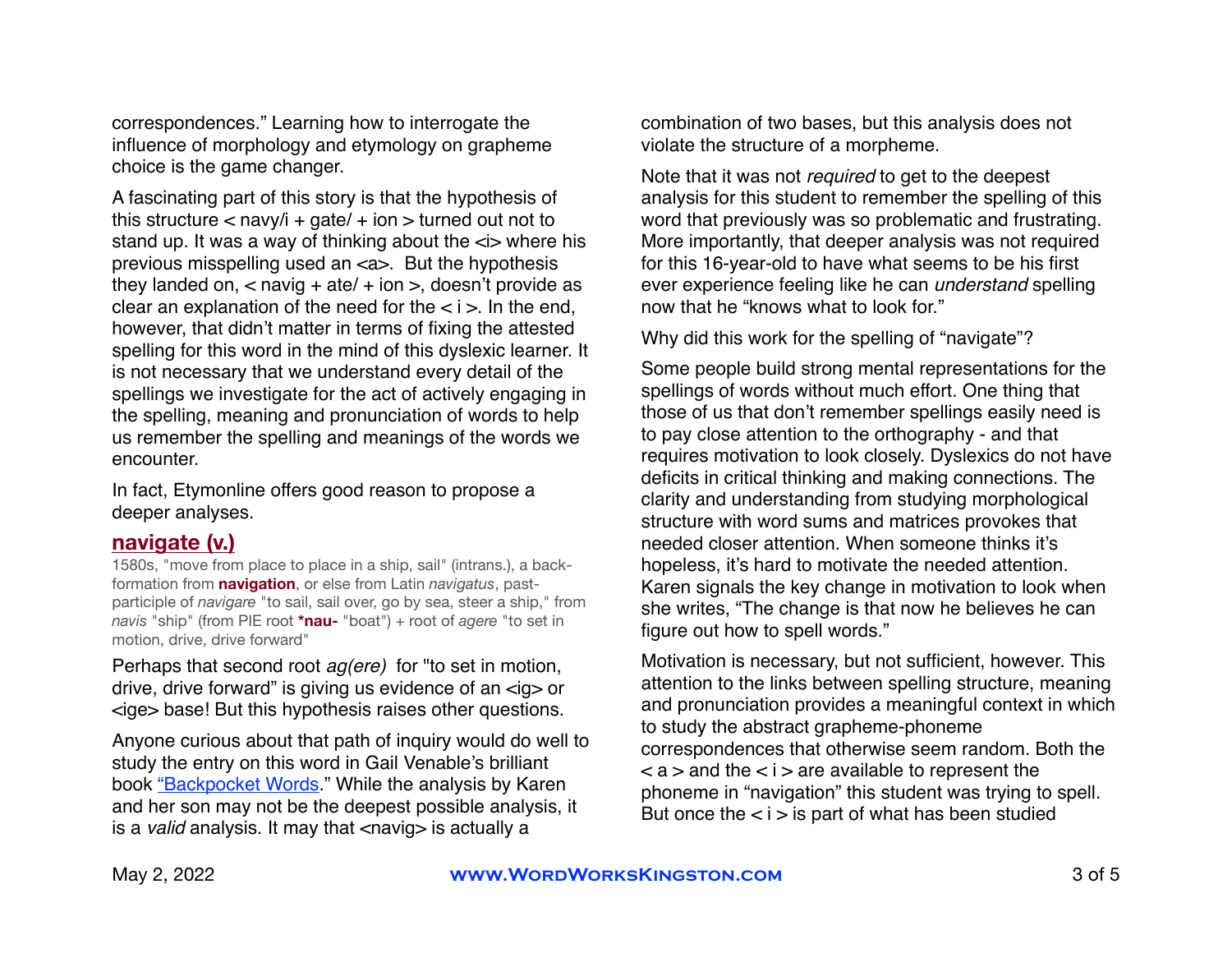closely, and it has been linked in his mind as perhaps part of  $a < y > l < i$  > pattern, it didn't even matter that this does not seem to be part the story. The abstract correspondences have now fixed with the support of a meaningful learning experience.

Meaning and structure have great power to help us remember abstract grapheme-phoneme correspondences - I experience this over and over again. For example, some time ago I was trying to write the word "exorbitant" in an email. But my misspelling \*<exhorbidant> didn't even prompt my computer to find the correct spelling. I was curious and looked it up. The second I saw the actual spelling, I knew I'd never forget how to spell it.

I had confused this word with words with similar pronunciations at the beginning like "exhibit" or "exhortation." In my pronunciation the  $lt$  t > of "exorbitant" is pronounced like a /d/ (It is actually a 'flap' [ɾ]). But the moment I saw the actual spelling of this word, the <orbit> jumped out at me and I knew I'd never wonder about this spelling again. It couldn't have an <h> because the prefix is <ex->. After seeing <orbit> I could see that something that is "exorbitant" has a price that is "out of this world." Once I understood the structure and meaning of this word, and linked the pronunciation of the  $< t$  > in "orbit" to "exorbitant," I knew I would always remember this spelling. Once my mind *understands* a spelling, it remembers. I don't need to memorize what I understand.

Gail Venable has kindly let me share [THIS LINK](http://files.realspellers.org/PetesFolder/resources/Exhort_and_Exorbitant_Backpocket_Words_Gail_Portnuff_Venable_2021.pdf) to the entry on "Exhort & Exorbitant" in her book. I highly recommend you explore not only to learn more about what these words to tell us about how English spelling

works, but a sense of the richness of Gail's book. I can't recommend it highly enough.

These ideas of the motivation for studying orthography in reading and writing that results from *understanding,* and the value of using spelling-meaning connections to understand grapheme-phoneme correspondences are addressed in the pre-print of my most recent (in press) article ([Bowers, 2022\)](https://psyarxiv.com/aktzw/).

Now consider the follow-up message from Karen when I asked if I could share this story…

#### Pete,

Thanks for your kind remarks. I have had to think on this a bit. There is still a bit of me that is hesitant, because we have seen early big jumps in his reading progress with other programs, that eventually leave us stalled 6 months later. And, initially, I have found those programs amazingly helpful in the moment. At 10 he went from being a non-reader to 2nd grade in 1 week and with the assurance from the program he was on his way. And then last year we went from 2nd grade to 5th grade in 12 weeks with the assurance from the program that he was well on his way. Both of those programs also wanted to use his story, and I allowed them to because it was such an improvement from where we were at and in the short term it seemed it had provided what was needed to get him on his way. However, I'm not sure I could recommend either program now.

So maybe you can understand while I'm optimistic with SWI, but I'm also a bit guarded as to the long term results. So I am okay with you sharing the story, if there is also the caveat that we have no evidence, at this point, that this will indeed lead to the desired results of grade-level reading and spelling.